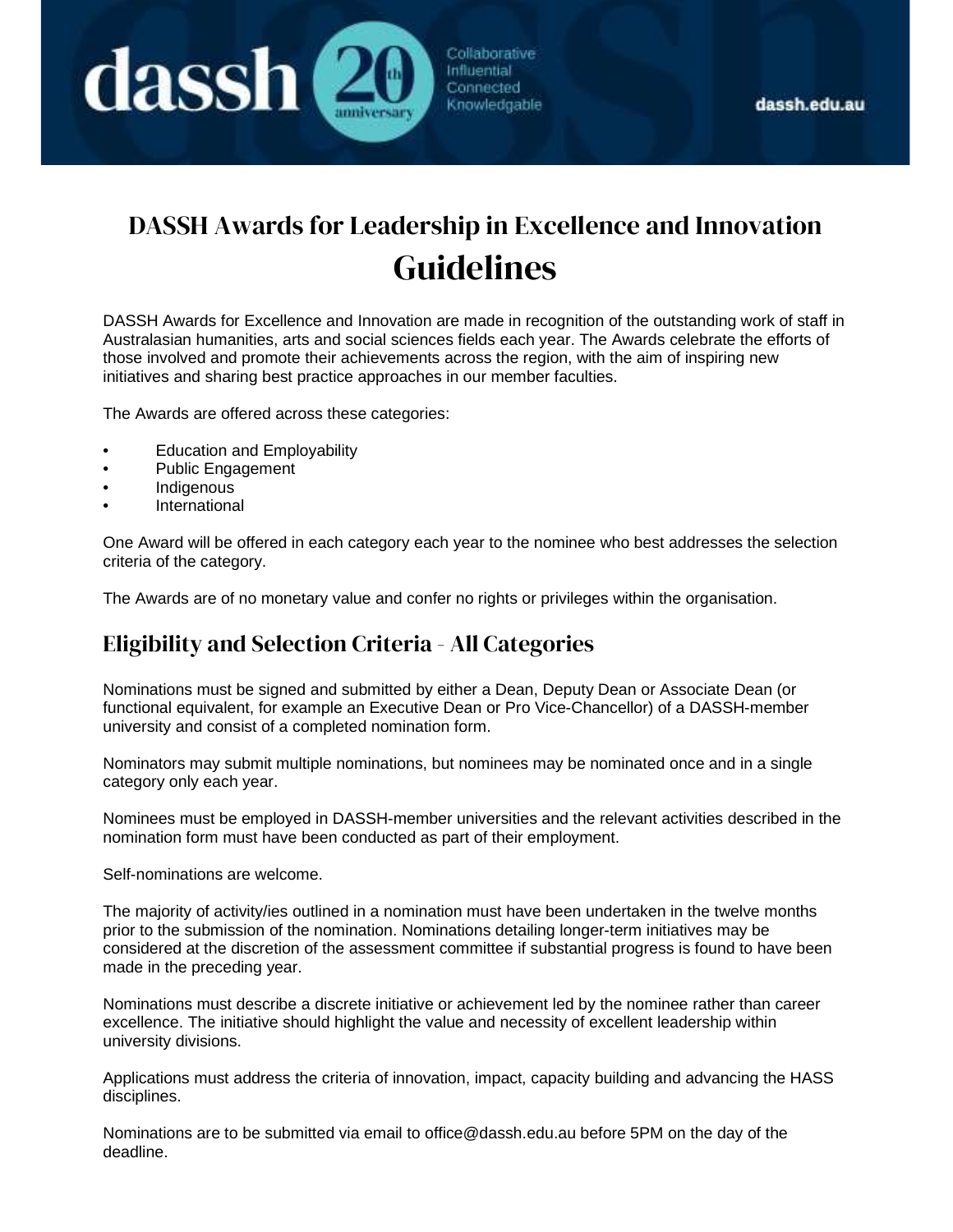

Collaborative Influential Connected Knowledgable

## Education and Employability Award

Excellence, in education and employability through projects led by the nominee which reflect innovative and effective approaches to learning and teaching practices. These can be within a HASS discipline, department or faculty/college. Employability can include (for example) initiatives and outcomes relating to undergraduate, postgraduate and research student instruction or supervision, all modes of course delivery, and work-integrated learning.

### Public Engagement Award

This award recognises excellence in public engagement and communication by HASS academics with one or more non-academic communities or makes a significant contribution to public debate. This can be through (for example) partnerships, research or other initiatives.

#### Indigenous Award

Excellence, as demonstrated by the impacts of an initiative which aims to improve the representation, inclusion, and contribution of Indigenous peoples of Australia and/or Aotearoa/New Zealand in the work of HASS faculties/colleges.

### International Award

Excellence, as demonstrated by impacts of an initiative led by the nominee which aims to improve the international connections of a HASS faculty/college, discipline or team.